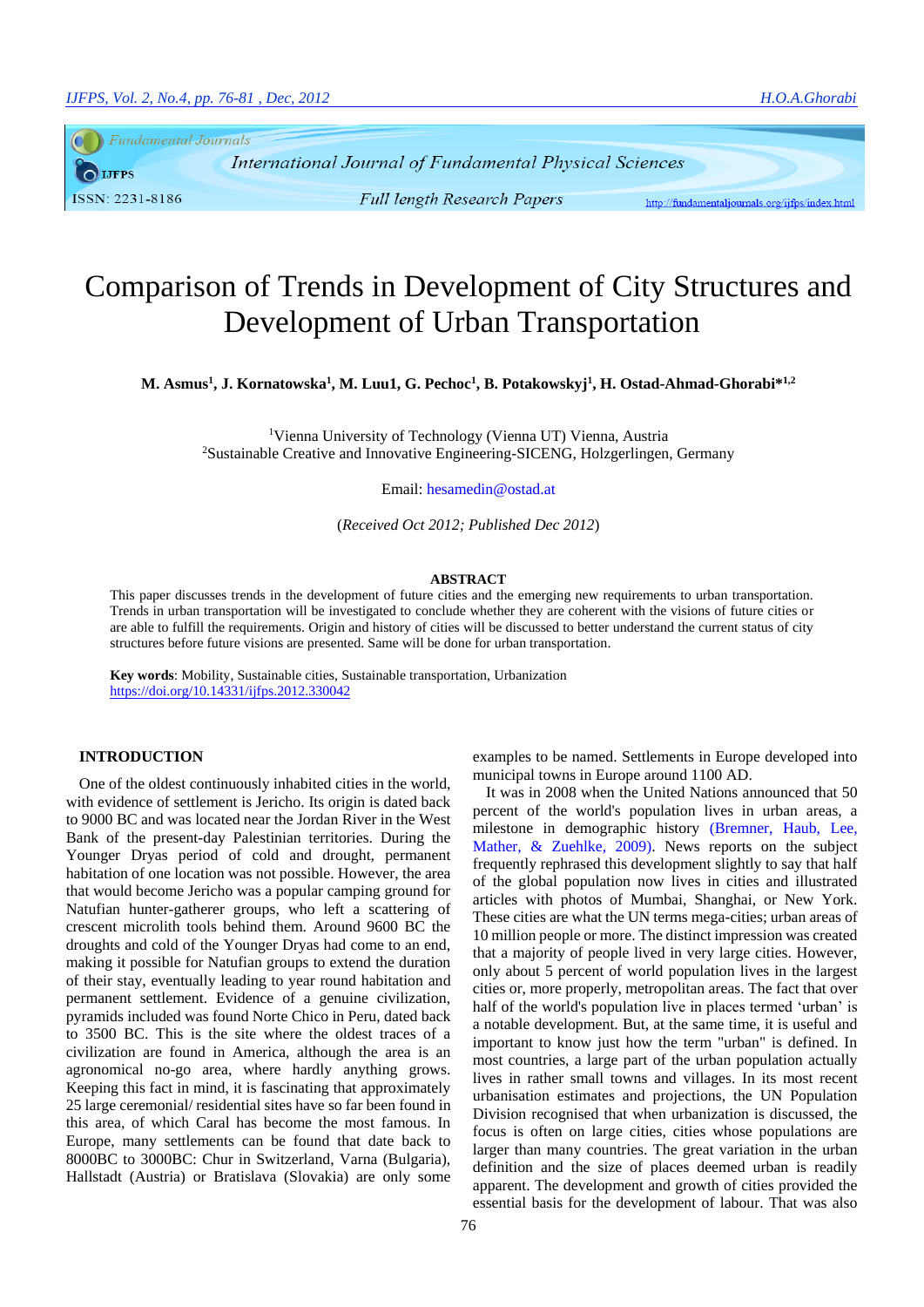the most fundamental of all contributions to enhance productivity and to boost economic growth. It is with the beginning of industrial revolution and the appearance of factories when people started to settle more and more around the factories and forming bigger cities. It was the initial growth of cities that prompted the need for transport improvements to meet the requirements of the urban dwellers. The invention of the wheel was driven by the demand to overcome the tyranny of distance. By extending the area over which food could be distributed, cities were able to expand [\(Bairoch, 1991\)](#page-5-1). It was the further growth of cities that gave rise to the demand for technological innovation in infrastructure, water supply and public hygiene. Those innovations in turn allowed the industrial era to exploit the economies of scale and the further division of labour enabled by the invention of the factory system.

Cities are complex organisms. Policies take a long time to have any significant effect on this organism. One obvious reason here for is the durability of the built environment; a city seems to be a project for generations. As the society is changing, also life in cities is changing and requirements of citizens will change by time. Analyses of cities have mostly focused on structural elements, such as labour or infrastructure. However, the ability to address people's basic needs is getting more and more into the spotlight[. Kelly \(2010\)](#page-5-2) distinguished between three basic needs, namely material and psychological needs as well as the broader environment. Quality of life in cities is much determined by the ability to provide a basis to address these needs.

# **TRENDS IN CITY STRUCTURES AND URBANIZATION**

On each of our five continents city structures differ significantly and have different functions. A city of three million inhabitants, which in Europe is regarded as a big city, seems to be only a small village with a rural area and no perspectives for young people in Asia. Old cities have grown over time, leading to a different city structure than new cities which were planned of even future projects for cities that are designed. The different development path of these cities has also influenced the development of transportation infrastructure. While in European cities the city centre is usually the old town with pedestrian zones, in some cities in North America the city centre might be planned for cars to enter. Projects for future cities seem to have the intention to minimize the need for individual transportation. Sustainability issues play a key role in the planning of future cities. One example is Masdar city projected in the United Arab Emirates. Environmental concerns and the intention to plan a sustainable city have influenced the whole planning process, e.g. orientation of buildings or minimization of the need for air conditioners. Also transportation planning is influenced: no private automobiles are permitted. All public means of transport shall be powered by electrical engines, electricity shall be provided by solar energy. Masdar City has a rich network of public and personal transportation which allows moving easily and comfortably. Public transportation includes electric buses, electric cars, light rail and metro for wider metropolitan area. PRT (Personal Rapid Transport) and FRT (Freight Rapid Transport) system offer single cabins with

privacy, comfort and reliable taxi service. Another example for a zero emission project is the Wuhan Energy Centre. However, it is not as complex as Masdar City and limited to one complex of building. Many projects have been started or planned in the recent years with the intention to raise zero emission cities. But none of them have been realized. Some have been started, like Masdar. However, its projected completion has been delayed several times. Currently, it is expected to finish in 2025, if at all.

Another project was the project of a sustainable city in Dongtan, near Shanghai in China. The project was stopped, after some minor constructions had taken place. Recently Malaysia has announced a big project for a green city in the Iskandar region, to be a reference for bigger scale cities. According to news reports, fundraising of the project was successful. The idea behind this project is similar to other green-city projects: zero-emission buildings, no private automobiles or sustainable energy production. Also China has announced a new green city project in Tianjin. All these projects show the need and intention to strive toward sustainable cities. Many of the projects promise a higher quality of life in an intact and sane environment. However, none of these or similar projects have been realized or finished and some skepticism if they ever will seems to be appropriate. Statistics and estimates however indicate that in the high dense population regions in Asia, by far the greatest growth will be in slums. The question why many of the projects fail is a comparison between investment costs and return. Investment costs of these projects are very high, mainly because new technologies may be necessary that have never been tested and implemented before in big scale.

Any new design of a future city has to address the aspects drawn in Figure 1. The figure below shows some of the common aspects that you certainly will stumble upon, when thinking of future cities. Some of the aspects that have an influence of transportation are discussed in more detail in the following. However, it has to be noted that all aspects are strongly interrelated and influence each other.



**Figure.1** Aspects to be considered in city planning

# **DEMOGRAPHICS**

The demographic composition of a city area depends on the city structure, but since cities have structures that are to a certain extend similar all over the world (with different sizes of course), it is possible to predict the distribution of dwellers.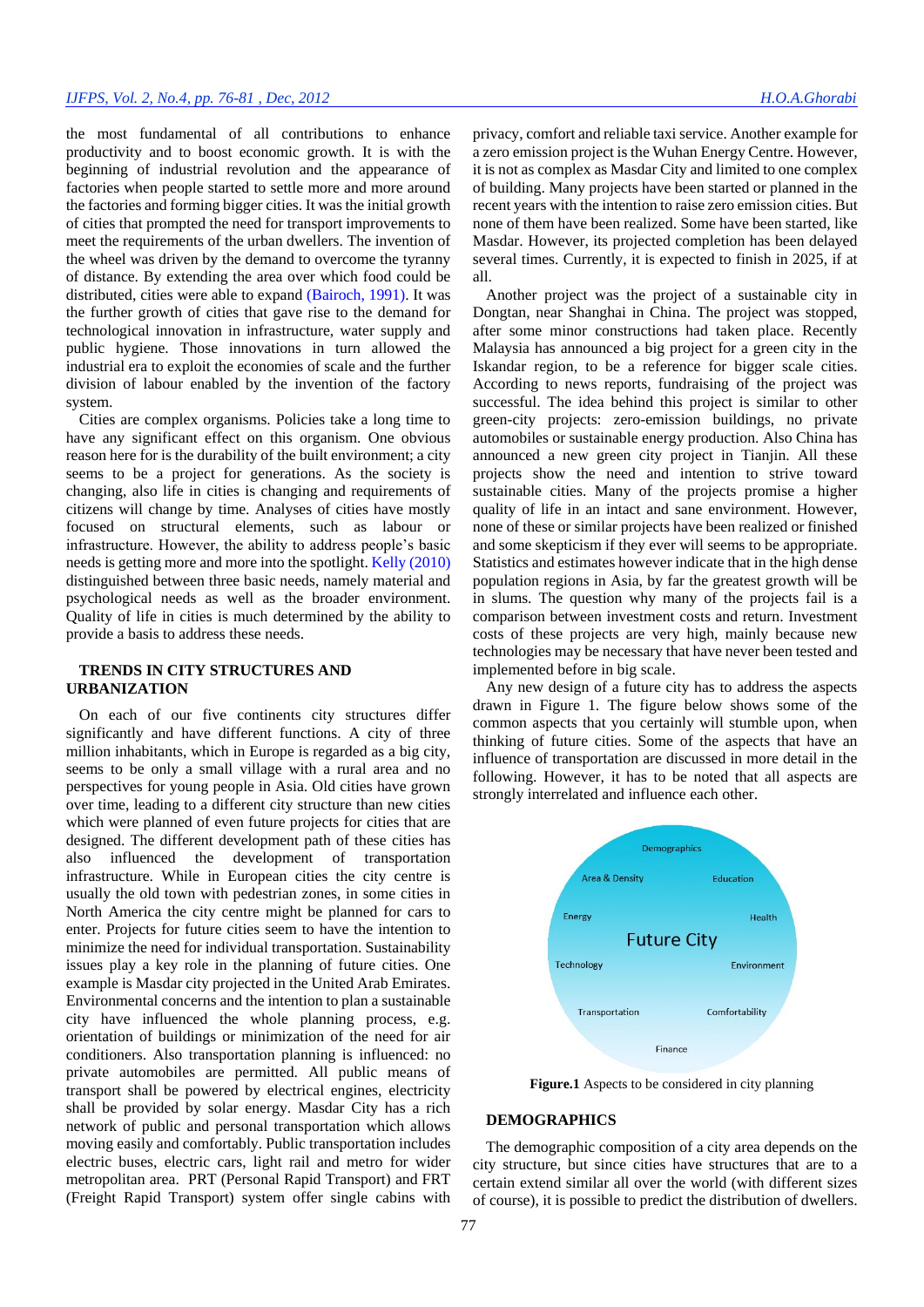# *IJFPS, Vol. 2, No.4, pp. 76-81 , Dec, 2012 H.O.A.Ghorabi*

Occupiers of city center residential properties are mainly young singles and couples, who intend to stay there only for a short time. Households with children are more likely to settle in areas where educational facilities are easy to access. On the other hand, bad policy and city planning leads to the formation of run down areas, also known as slums. It is estimated that today, around one billion people live in slums. Future urbanism trends are not necessarily able to solve this problem. Quite the contrary, the number of slum dwellers will double within the next 20 years. Also the problem with aging society (particularly in developed countries) has to be faced. In Japan for example, projects that deal with this problem are already under way: The Yamaguchi Active Aging city is a specific area for aged people. The aim is to establish an advanced medical care center to detect and cure diseases at an early stadium. As one can see, different people have different needs and those have to be kept in mind for planning the future.

#### **AREA AND DENSITY**

There are different urban forms and all of them have their benefits and flaws. The final report on Sustainability of Land Use and Transport in Outer Neighborhoods [\(Mitchell, 2005\)](#page-5-3) shows and compares some of possible urban forms that might be implemented in the future. Three forms were analyzed in the report in respect to different topics:

#### **1. Compaction**

A compact city can reduce the travel costs by reducing travel needs. Also CO2-emissions can be reduced through efficient energy use, while protecting natural landscape due to reduced land use.

#### **2. Dispersal**

Due to limited availability of land, land prices rise and lead to higher housing and commercial property costs. Higher prices make the area less competitive, also for industrial activities. From the economic point of view, living costs are decreasing in dispersed cities. Crowding will also be reduced, which is an important factor from the social perspective. As a result of having more space, renewable energy sources can be used more efficiently.

#### **3. Planned Expansion**

Another option is the so called planned expansion, an idea based on the concept of garden cities, which has been presented over one century ago by Ebenezer Howard. Howard thought of cities which consisted of a central city which is surrounded by several smaller city areas arranged in a circle around the central city. The first garden city Letchworth was founded by Howard in 1903 north of London and the concept was adapted for some other cities, e.g. Hellerau in Germany. Benefits from planned expansion are reduced travel costs through balanced communities and reduced crowding. Like in dispersed cities, renewable energy can be used.

A phenomenon which can be observed today is rural flight. The abandonment of rural areas effects city development massively and is one reason for the development of so-called mega-cities, which are cities with a total population of more than 10 million people. Unfortunately the high demand for living spaces in cities leads to various problems especially in poor countries. Slums with lack of health care and disastrous sanitary conditions along with all the problems that overcrowding brings with it, will continue to grow, unless proper measures will be taken.

Transportation depends very much on the city structure and the key task is to find proper solutions. Most cities have the goal to reduce car travel and to increase the use of alternative transportation systems. A reduction of car-using can be achieved by making car travel expensive while at the same time alternative convenient modes of transport. Figure 2 shows a matrix where the optimal transportation modes are listed in dependency on the urban form.



**Figure.2** Transportation modes for different urban forms

# **ENERGY AND ENVIRONMENT**

Energy and environment is one of the top-priority issues in today's world. While today fossil fuels are the most convenient energy source for transportation, it seems that in future electric energy will play a key role. However, there are a lot of challenges ahead and some severe unsolved problems are currently blocking the successful introduction of electric mobility. One issue is the limited capacity of batteries and another one is the lack of a compatible infrastructure. While the first problem may be solved with research work and innovation, the second one is more a financial challenge. It is not clear yet, which technology will survive on the market (e.g. battery changing systems or perhaps inductive energy transmission via the street itself. Some projects regarding future cities, as discussed previously, are trying to design a low-emission or zero-emission city. This goal can be achieved through various enhancements and innovation in architectural design and urban structure. But also the use of renewable energy sources like solar, wind, water and biomass can help to reach the goal. Many public transport systems already use electric energy successfully (e.g. tram, train, monorail, cable car, PRT), but to become environment-friendly, the electricity has to be generated with renewable power sources. Otherwise, the transport systems themselves are not emitting greenhouse gases, but the power generating plants are and the benefit of using "green technology" vanishes. In fact, the whole production chain also has to be considered. A lot of the used material for building the transportation systems is gained through various environment-damaging processes.

# **EDUCATION, TECHNOLOGY AND INDUSTRY**

In Japan, a lot of projects for establishing new technologies regarding urban living are now underway. It is interesting to see that there are a lot of collaborations with companies taking place. Of course, both sides, government and companies,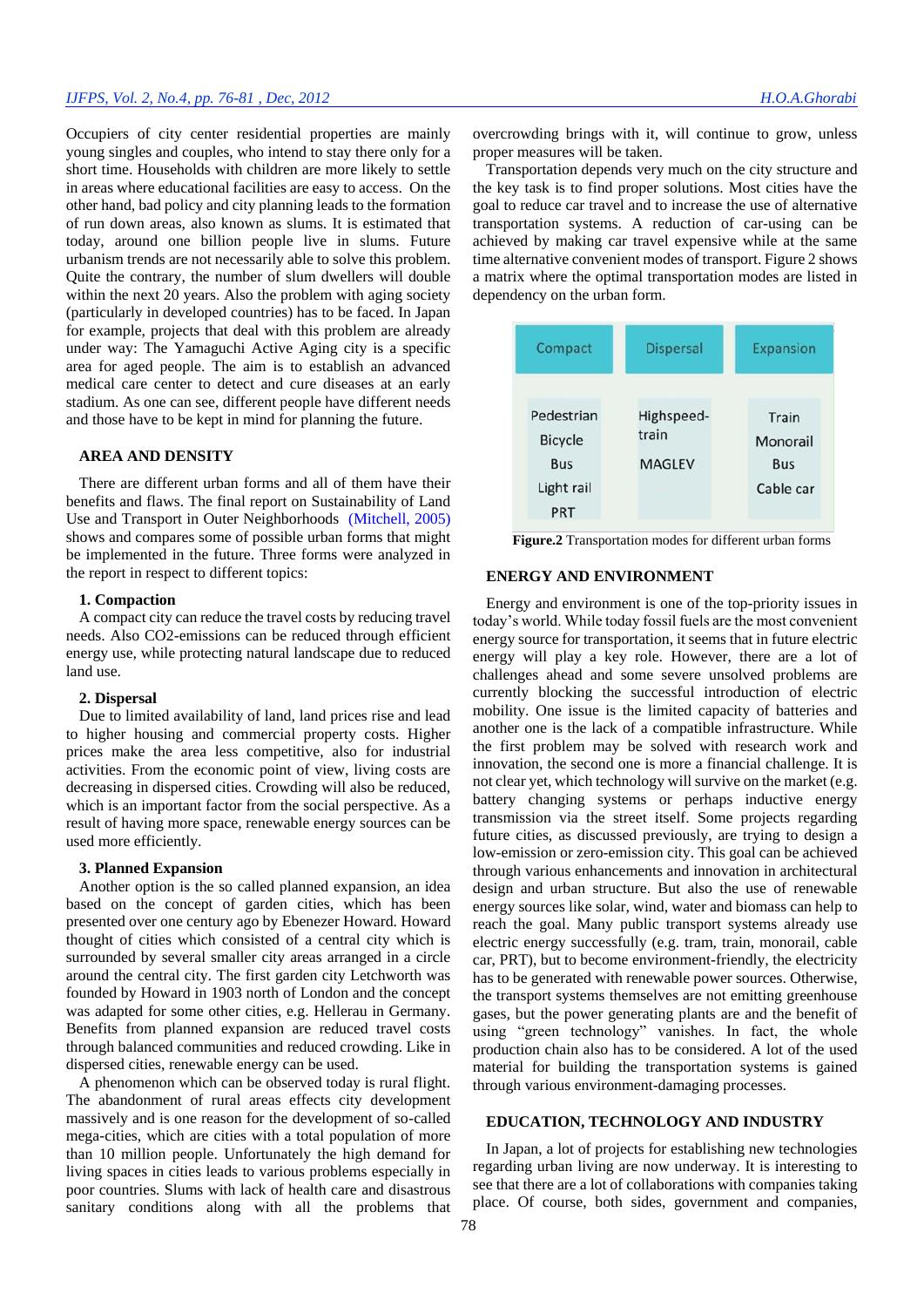benefit from the cooperation. Innovation will become one of the most important issues for the next decades, even more for technology-driven countries. The awareness of the problems (e.g. climate change) that will emerge in the future continues to rise and that makes it easier to convince the people that measures have to be taken in order to prevent serious damages to the society. Solutions to the problems of the future are manifold, but almost all of them include developing technologies. The collaboration of the government with universities and the companies makes it possible to think of new approaches in all the fields that will become eminent in future's society. However, a strong educational basis is required. Without investing in education, it will become practically impossible to keep up and enhance the lifestyle of today's society. To grow the awareness of environmental issues, programs at schools all over the world have started. It is important to raise awareness about environmental issues today for the decision makers of tomorrow.

#### **FINANCE**

Financial aspects regarding urban transportation can be distinguished between:

**Construction costs**: The costs for setting up the including all peripheral systems.

### **Maintenance costs**: Costs for keeping the system running

**Customer costs**: The consumer price for a specific transport system has a big influence on the success of the system; high prices will most probably lead to rejection of the system (as long as there are alternatives). Pricing is a very powerful instrument to direct consumers and to bring new technologies to the market (e.g. high taxes for individual cars to subsidize cheaper PRT).



**Figure.3** Categorization of construction costs of different transportation systems, based on [\(Haberfellner & Ostad-Ahmad-](#page-5-4)[Ghorabi\)](#page-5-4)

#### **TRENDS IN PUBLIC TRANSPORTATION**

There has always been a strong correlation between mobility and the development of humankind. The reason behind is that mobility enables people to distribute resources of all kind, which is necessary for the human progress. But a higher rate of mobility also brings a high rate of negative side-effects with it: air and noise pollution, the usage of limited resources and the occupation of land-effects that are in contradiction with the trends for future cities. Negative side-effects have always been reasons to improve existing systems, but they are not the only driving forces in mobility. Economy, technology, settlement structures, demography, politics and also cultural aspects influence the development of new ways of transportation. In their book from 1972, Martin Ziegler and Wolfgang Klemm have summarized transportation trends which were regarded as future visions by then [\(Ziegler & Klemm, 1972\)](#page-5-5). Some of them have become reality, and some of them are still a future vision today. The idea of using alternative energies was emerging already some 50 years ago. Same appeals to electric powered solutions and even computer steered systems like the Personal Rapid Transit systems.

The reason why some of the past visions have become reality is for sure the technological progress, in particular in electronics technology or light weight design. An important reason why some of the visions are still visions is their need for completely new infrastructure. The main barriers for new infrastructure are the high costs. In other words, visions from the past that have become reality were those building upon existing infrastructure and using new technologies.

A look at some statistics considering transportation in different countries gives a good overview on the existing state of the art of transportation: [\(Schafer, 1998\)](#page-5-6) shows that the average kilometers per person per year differ from under thousand kilometers in parts of Asia and Africa to about 15000 in Central Europe, Japan and Australia up to 22440km in Northern America. To cover this distance, about 60% of the people use cars, 25% buses, 7% trains and 8% aircrafts [\(Schafer, 1998\)](#page-5-6).

Water transportation was not considered in the statistics. In this paper, the focus is on European countries. There have been many incentives in Europe to make public transportation more attractive. Public transportation is in most cases more energy efficient than individual car traffic In the past transportation was often focused on the idea of carrying as much goods as possible, as fast as possible from one point to another. Today other factors are much more important. In urban areas people prefer reliable transportation systems and accept a longer travel. Comfort is another important factor and so is flexibility. Transportation systems that meet these requirements are more likely to become reality in future. An intermediate solution of future transportation system sis the concept of public transport projected in Masdar City. The public transport consists of three parts: a metro and a light rail line as well as a personal rapid transit (PRT) system. The wagons are electric, driverless standalone-vehicles, which can be linked together for better energy efficiency. Each of the cars has the size of a minivan. Some aspects of this transportation system can be found many other future visions of transportation systems: A centrally controlled transportation system that can be used on individual level and can be connected to form convoys. This is also found in vision for basically all cable- and rail-guided types. Another point is the reliability of a transport system. Researchers have shown that most people prefer a slower but predictably and fluently working transportation system rather than options that allow high peak velocities, but might entail waiting times or delays [\(WBCSD, 2004\)](#page-5-7). Safety is another important aspect: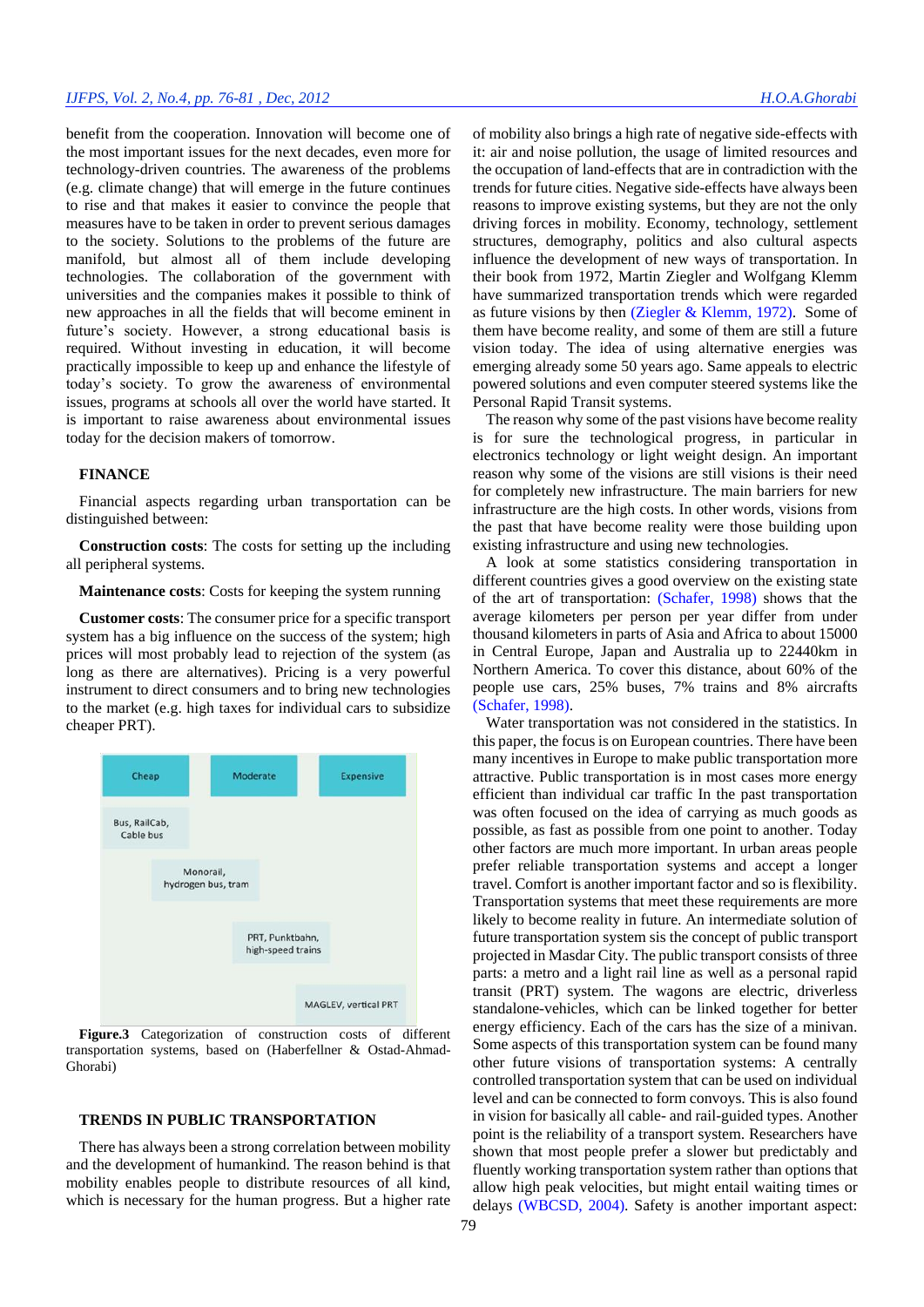accidents do not only scare the passengers, but also impair the convenience of use and reliability; they are responsible for about 25% of external traffic expenditures of the EU (Hoppe, 2004). Aging society and the needs of aged people is an additional aspect to be considered in any future vision of a transportation system [\(Haberfellner & Ostad-Ahmad-](#page-5-4)[Ghorabi\)](#page-5-4).

Modular vehicles with automatic collision and congestion avoidance that are able to reach every house and every street and are driven by renewable energy seem to be the perfect solution for these needs. But it also has its limits and its price. The financial aspect is often a hard barrier for the entry of new transport systems. It is observable that more and more concepts try to make use of existing infrastructure, to lower the installation costs. One of the most advanced concepts of that kind is the RailCab, a system that makes use of already established rails. The common trains are replaced by smaller vehicles, similar to a van or a bus. Instead of travelling on fix routes, the passenger can freely select the destination from the whole rail-network. Another approach to reduce installation costs is used in the idea of the Punktbahn.

It uses pillars with magnets that are placed at a distance of the half vehicle length and it is driven by induction. No rails are needed. In cities, it is very difficult to implement any new transport system that needs additional occupation of land. Therefore underground or elevated systems are used often, although these constructions induce very high costs and also high cost for maintenance and operating these systems. Cableguided solutions are becoming more popular for dense urban areas. Their installation costs can only amortize with a very high passenger throughput, but the system itself needs very little space and is very cheap in use and maintenance. The trend in drive technologies on roads and rails are closely interlinked with implementing electrical power supply. However, form the sustainability point of view, the clean production and provision of electricity is not sufficiently resolved.



**Figure.4** Overview of transportation systems

#### **CONCLUSION**

Future vision in both areas, transportation and city areas, consider various ways of living and the settlement structures which are related to them. There are different future concepts for long and short distance travel, for line and network structures and concepts which depend on the density.

However, a point that is not covered by future transportation trends is the number of slum dwellers that will double over the next 20 years. The concepts seem to be based on more or less ideal future cities. The needs of people with social disadvantages will become more important over the next years. Keeping that in mind is important to work against those social side effects of urbanization.

Sustainable and environmentally friendly solutions are more often in discussion today than ever before. Air and noise pollution are strongly correlated to healthy living conditions. Finding alternatives to fossil fuel powered transportation systems has been an aim to many engineers. Although this way of sustainable thinking is not a new idea, it started to become more interesting to the public only some years ago.

Due to increasing prices of limited resources and catastrophes related to environmental impacts, green energy is getting more and more popular. Currently, green energy and electric power transportation are intensively followed by companies and politics. However, there are also voices talking about hype and underlining the unsolved issue of providing enough green energy for the electric power supplies of vehicles.

Installation costs will play an important role in the introduction of new transportation systems. Solutions that build upon existing infrastructure are more likely to become reality than those needing completely new infrastructure, e.g. the vacuum tunnels of the MagLev concept. The financial aspect brings a lot of limitations to the practicability of new ideas. This is also true for the development of cities: most concepts for new planned green cities either have failed or have been massively delayed. On the other hand, concepts of green buildings that are integrated in the existing city structure have been more successful.

It is important to keep in mind that there is no single solution that meets all requirements and needs. Even in the concepts of green cities like Masdar, a combination of already existing but technologically improved transportation solutions together with new innovations like the modular PRT are followed. However, new city concepts can reduce the need for urban mobility, if planned so ahead. Having facilities for daily life nearby, such as banks, post offices, supermarkets, administrative offices, schools etc can help to reduce individual mobility. This latter option can also be realized in existing city structures: from centralized to decentralized supply of daily needs.